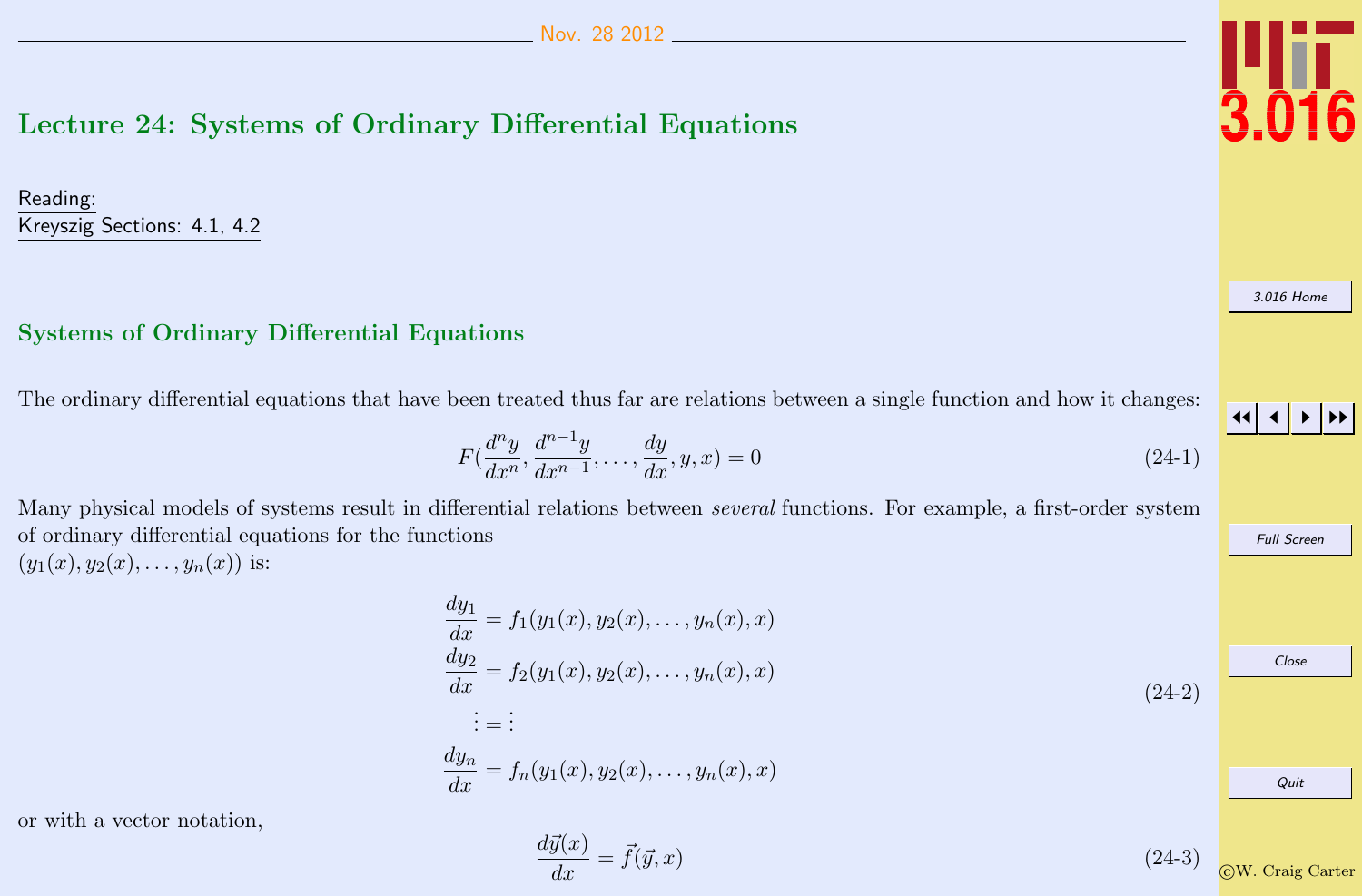## Example: The Spread of a MIT Joke

The predator-prey model serves as the classical example of a system of differential equations. This is a (possibly humorous) variant of the predator-prey problem.

Suppose there is a fairly bad joke that circulates around the student population. Students either know the joke or they don't and thus can be divided into two populations:

- Jaded, J Knows the joke, and if someone tries to tell it to them, they interrupt with, "Yeah, Yeah. I heard that one. It's pretty, like, stupid."
- Naive, N Never heard the joke or has forgotten it.

As the joke spreads, or as students graduate, or students forget the joke, or as new students are admitted to MIT, the populations change.

We will try to construct a model that reflects how the populations change each day.

We will suppose that freshman enter MIT a constant daily rate; in order to keep the population of students regulated, the admissions office accepts freshman at a rate that depends on how many of 4000 slots are open. Therefore, freshman enter MIT, and thus the Naive population at a daily rate of:

$$
\frac{dN_{frsh}}{dt} = \frac{4000 - (J + N)}{365} \tag{24-4}
$$

Students have a lot of things on their mind (some of which is education) and so they tend to be forgetful. Students who know the joke tend to forget at rate  $\phi$ /year. Suppose that a fraction,  $\phi$ , of the Jaded students forget the joke each year—these students leave the J-group and enter the N-group at a daily rate:

$$
\frac{dJ_{forg}}{dt} = \frac{\alpha_A J}{365} = \alpha J
$$
\n
$$
\frac{dN_{forg}}{dt} = -\frac{\alpha_A J}{365} = -\alpha J
$$
\n(24-5)\n(24-6)\n(24-7)\n(24-8)\n(24-9)\n(24-1)\n(24-1)\n(24-1)\n(24-2)\n(24-3)\n(24-4)\n(24-5)\n(24-5)\n(24-5)\n(24-6)\n(24-6)\n(24-7)\n(24-8)\n(24-9)\n(24-1)\n(24-1)\n(24-1)\n(24-1)\n(24-1)\n(24-1)\n(24-1)\n(24-1)\n(24-1)\n(24-1)\n(24-1)\n(24-1)\n(24-1)\n(24-1)\n(24-1)\n(24-1)\n(24-1)\n(24-1)\n(24-1)\n(24-1)\n(24-1)\n(24-1)\n(24-1)\n(24-1)\n(24-1)\n(24-1)\n(24-1)\n(24-1)\n(24-1)\n(24-1)\n(24-1)\n(24-1)\n(24-1)\n(24-1)\n(24-1)\n(24-1)\n(24-1)\n(24-1)\n(24-1)\n(24-1)\n(24-1)\n(24-1)\n(24-1)\n(24-1)\n(24-1)\n(24-1)\n(24-1)\n(24-1)\n(24-1)\n(24-1)\n(24-1)\n(24-1)\n(24-1)\n(24-1)\n(24-1)\n(24-1)\n(24-1)\n(24-1)\n(24-1)\n(24-1)\n(24-1)\n(24-1)\n(24-1)\n(24-1)\n(24-1)\n(24-1)\n(24-1)\n(24-1)\n(24-1)\n(24-1)\n(24-1)\n(24-1)\n(24-1)\n(24-1)\n(24-1)\n(24-1)\n(24-1)\n(24-1)\n(24-1)\n(24-1



[3.016 Home](http://pruffle.mit.edu/3.016-2012/)

JJ J I II

Full Screen

Close

Quit